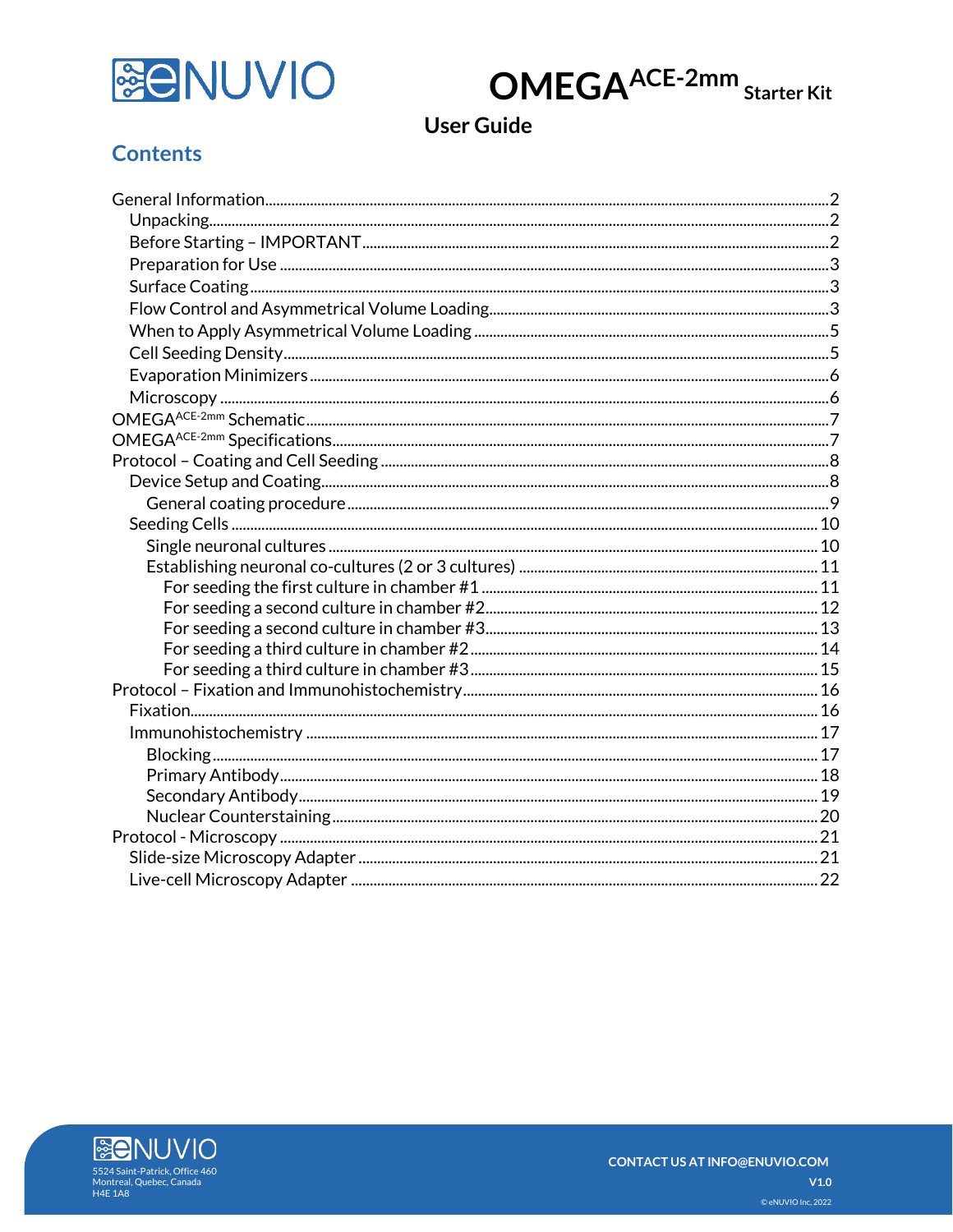## <span id="page-1-0"></span>**General Information**

### <span id="page-1-1"></span>**Unpacking**

Thank you for purchasing eNUVIO's OMEGA<sup>ACE-2mm</sup> devices. All the items contained within the shipping vial have been packaged under sterile conditions. To maintain sterility, it is recommended to unpack the contents of the shipping vial in an aseptic environment (e.g. in a biological safety cabinet). The shipping vial (and label) is completely autoclavable and can be repurposed (it is also recyclable).

The OMEGA<sup>ACE-2mm</sup> starter kit contains:

- $4 \times$  OMEGA<sup>ACE-2mm</sup> devices (individually packaged)
- 4 x circular cell culture evaporation minimizers (blue; reusable)
- 4 x 35 mm round culture dishes
- 1 x microscope stage adapter (reusable)

OMEGAACE-2mm devices are packaged in sterile-filtered phosphate buffered saline (PBS; without divalents) solution and are ready to use in cell culture. Each device is packaged sterile and has been bonded to a 22 mm round #1.5 thickness glass coverslip.

### <span id="page-1-2"></span>Before Starting – IMPORTANT

Owing to its thinness, the glass coverslip that has been bonded to each device is fragile and must be handled with care. We take great care in packaging each device for shipment, however if the product is mishandled or handled roughly during shipment, the glass bottom may arrive cracked or broken. Cracks in the glass can easily be seen through the individual device plastic packaging, and therefore we strongly recommend that each device be inspected carefully **prior to opening the device's individual plastic packaging**. If any cracks within the glass coverslip are noticed, please send a photo of the damaged device in its unopened plastic sleeve including your order number to info@enuvio.com. We will be happy to quickly send you a replacement device. **Please note that we cannot provide replacements for broken devices if they have already been removed from their individual plastic packaging.**

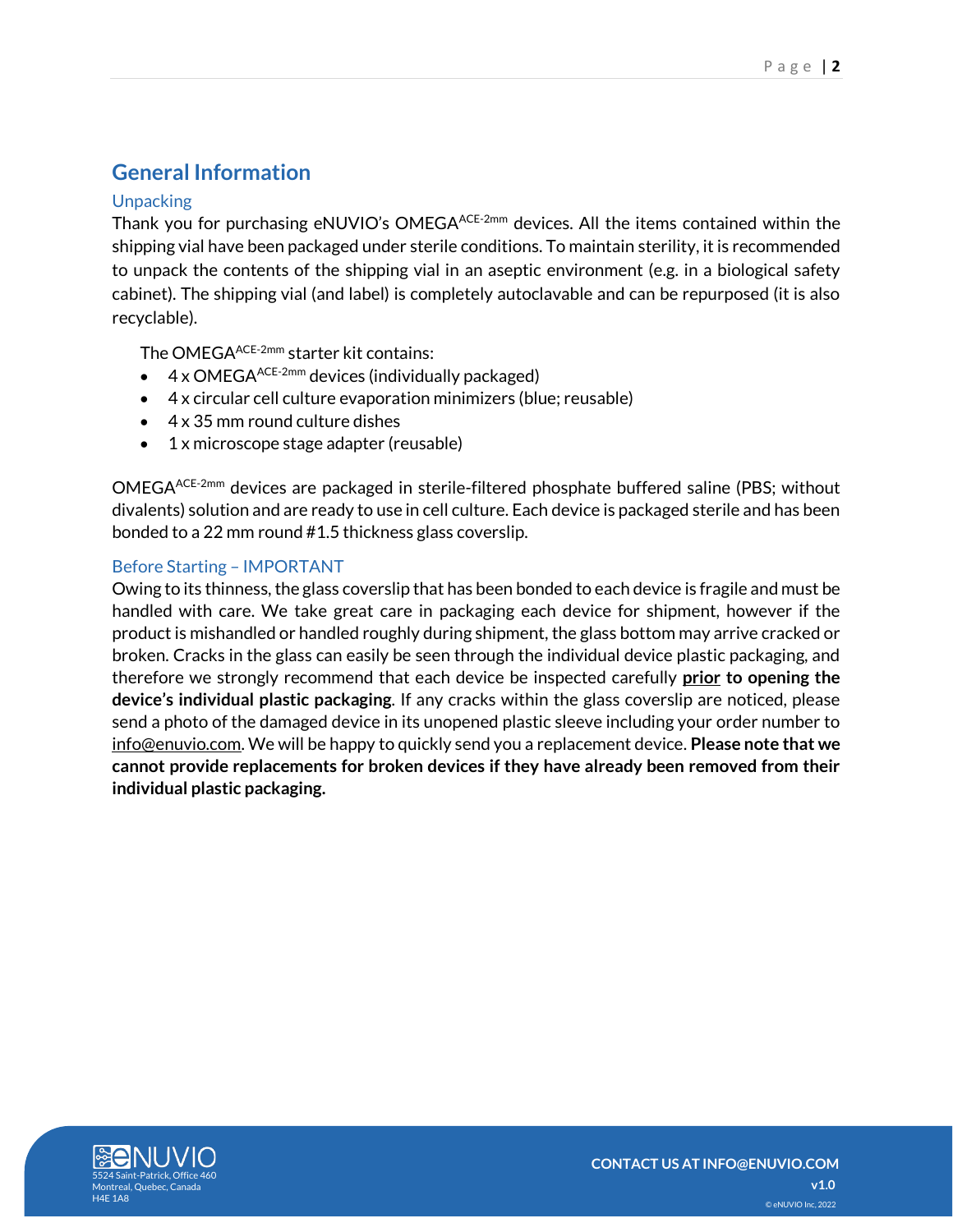## <span id="page-2-0"></span>Preparation for Use

It is recommended to prepare all reagents and tools required to carry out the protocol in its entirety prior to opening and removing the device from its sealed packaging. It is crucial to prevent the microchannels from drying as this will cause the microchannels to lose their hydrophilic property (within minutes). If the microchannels do dry, the device can be rejuvenated. This process involves thoroughly rinsing the device with deionized water, allowing it to dry completely, then oxidizing and sterilizing the device using a plasma or UV/ozone cleaner.

OMEGAACE-2mm devices are compatible with a variety of common downstream experimental procedures including:

- a) Cell fixation and immunohistochemical staining
- b) Brightfield and fluorescence microscopy\* (e.g. widefield, confocal, TIRF, etc...)
- c) Calcium imaging $\epsilon$
- d) RNA/Protein extraction and analysis (e.g. Western blotting)
- e) Patch-clamp electrophysiology

## <span id="page-2-1"></span>Surface Coating

OMEGAACE-2mm devices are bonded to uncoated borosilicate glass. If required, steps should be taken to prepare this surface for culturing the desired cell type. The type of coating and the coating protocol should be selected and optimized for each culture/cell type that is being plated on the device. Some examples of surface coating or modifying reagents include (not a complete list): poly-D/L-lysine, poly-D/L-ornithine, laminin, fibronectin, collagen, and various hydrogels. Frequently, neuronal cultures require the sequential coating of poly-D/L-lysine or poly-D/L-ornithine followed by laminin. Applying this combination of coatings on OMEGA devices works without issue, and will not result in the clogging or blocking of microchannels.

## <span id="page-2-2"></span>Flow Control and Asymmetrical Volume Loading

The OMEGA $A^{ACE-2mm}$  device has 3 chambers that are serially joined. Chambers #1 and #3 are each adjoined to chamber #2 via a series of microfluidic channels. Consequently, chambers #1 and #3 are not directly connected via microchannels. The direction of the flow of fluid across the high resistance microchannels can be controlled by adjusting the relative level of fluid contained within each of the chambers. It is the chamber fluid **level** that provides the force required to drive flow across the microchannels. Although there is a direct relationship between chamber fluid level (height) and chamber volume, it is the fluid level that primarily contributes to the force applied across the microchannels. Consequently, differences in fluid levels will provide the force required to drive fluid to flow from one chamber with a relatively higher fluid level towards an adjacent chamber with a relatively lower fluid level.

When two adjacent chambers joined by microchannels have identical dimensions, the relationship between chamber fluid level and volume is identical for each of the chambers.Therefore, directional flow across the joining microchannels can be easily determined by directly comparing the fluid **volume** between each chamber (fluid will flow towards the chamber with a lower volume).

may require the use of a 35 mm or slide microscope stage adapter, and optional device weight.

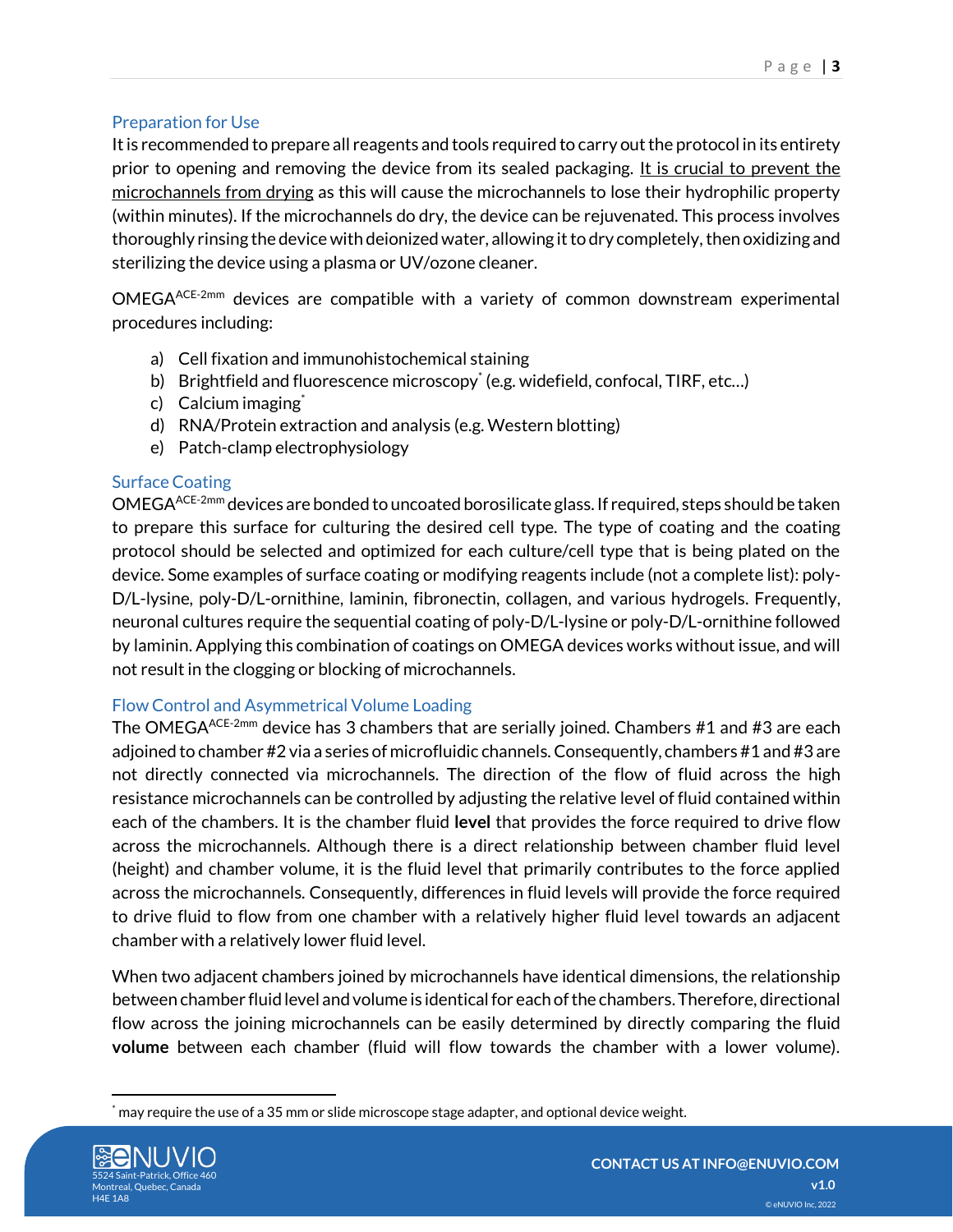However, in the case where two adjoined chambers do not have identical dimensions, the relationship between fluid level and volume will not be identical for the two chambers. Given that the volumes of adjacent chambers are known, it is possible to determine the level-to-volume ratio (level/volume) between the two chambers by simply calculating the volume quotient between the two chambers, and subsequently using this ratio to adjust chamber volumes accordingly.In this way, the directionality of the flow across the microchannels can be correctly controlled.

Importantly, chambers #1 and #3 of the OMEGAACE-2mm device are **not directly** joined by microchannels but are instead each adjoined to chamber #2. Chambers #1 and #3 have identical dimensions, whereas the surface area of chamber #2 is much larger since it includes the central 2 mm channel that links the upper and lower chambers. In order to calculate the level-to-volume ratio to determine flow directionality within the microchannels, it is important to note that the central channel of chamber #2 is not an open-top chamber, having an internal height of 2 mm. This effectively alters the level-to-volume relationship for chamber #2 at a specific volume threshold. Consequently, two different level-to-volume ratios should be employed depending on the volume used in chamber #2.

For a volume  $\leq 180$  µL in chamber #2, a level-to-volume ratio of approximately 3 should be used to determine the directionality of the flow within the microchannels. For example, loading chambers #2 (combined upper and lower chambers) with 150 µL of fluid will result in a fluid level that is equivalent to loading chambers #1 or #3 with 50  $\mu$ L (i.e. 50  $\mu$ L x 3 = 150  $\mu$ L). For a volume ≥180 µL in chamber #2, a level-to-volume ratio of approximately 1.7 should be used to determine the directionality of the flow within the microchannels. For example, loading chambers #2 (combined upper and lower chambers) with 240 µL of fluid will result in a fluid level that is equivalent to loading chamber #1 or #3 with 140  $\mu$ L (i.e. 140  $\mu$ L x 1.7 = ~240  $\mu$ L).

Since the aforementioned level-to-volume ratios are approximate, it is recommended to use chamber volumes that surpass these ratios when implementing unidirectional flow the microchannels. Using larger ratios will also ensure that chamber isolation will endure over as long a period as possible. For example, to isolate chamber #2 from both chambers #1 and #3 for a maximum duration, add 240 µL to chamber #2 and 40 µL to each chamber #1 and #3. Before the chamber volumes equate, the levels can be reestablished to maintain the unidirectional flow.

Since many scientists are familiar with liquid handlers that measure volume, the protocol provided in this user manual refers exclusively to chamber fluid **volumes**, and **not levels**, for clarity and ease of use.



When adjacent chambers are loaded with different volumes of fluid for the purposes of driving a unidirectional flow across the adjoining microchannels, we refer to this as **"asymmetrical volume loading"** of the chambers. The unidirectional flow

across the microchannels created by asymmetrically volume loading can serve to fluidically isolate the chamber with a relatively higher fluid level from any adjacent chambers containing relatively lower fluid levels. The flow will persist until the fluid levels (which supply the driving forces) in each of the chambers equalizes, at which point the directionality of flow will subside. Having reached an

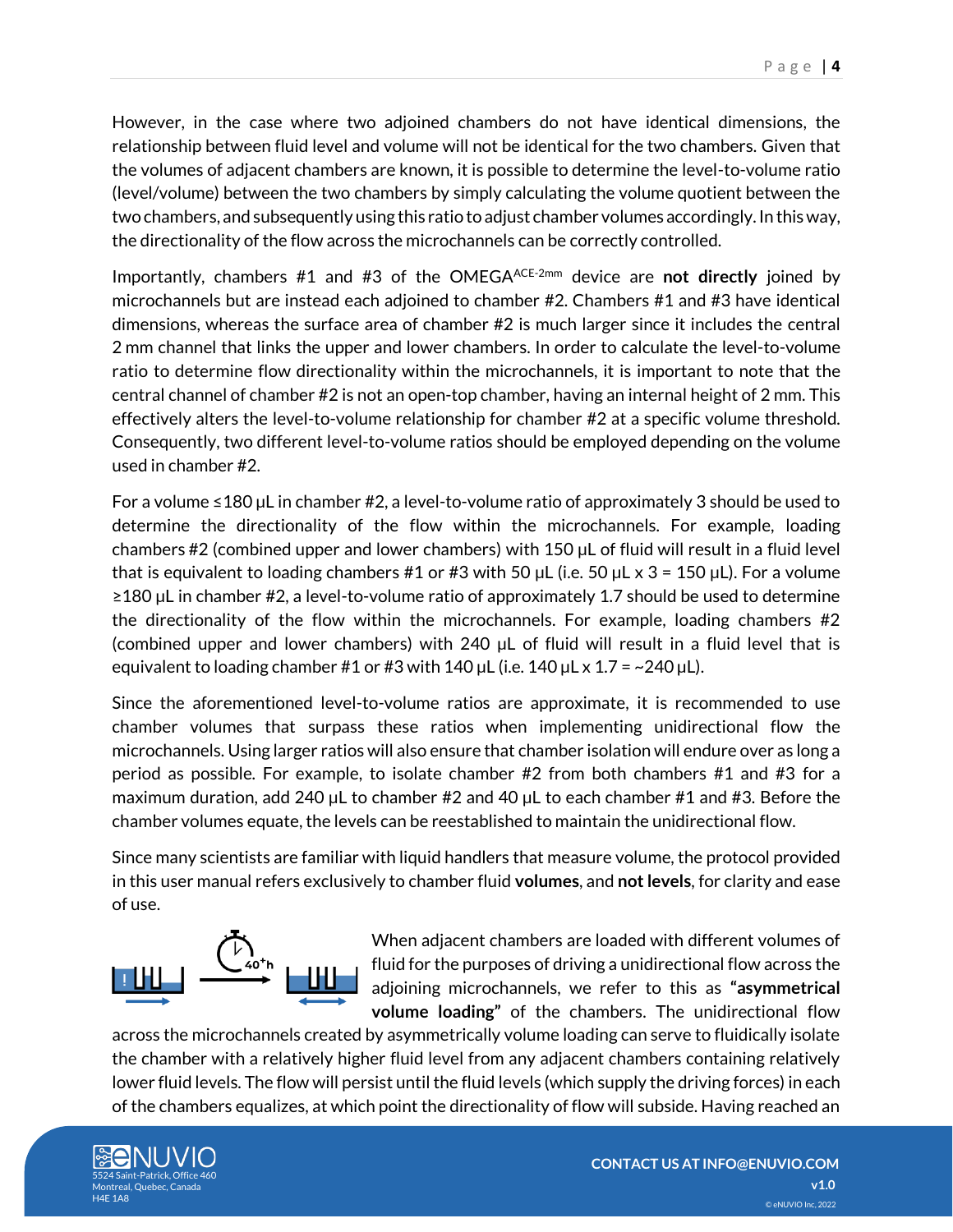equilibrium, a slow bidirectional mixing of fluids will now occur between chambers. The duration of controlled unidirectional flow (e.g. for chamber isolation) depends on the **extent of the difference** in fluid levels between adjacent chambers. From the testing done on OMEGA devices, the unidirectional flow across the microchannels can be maintained for 40+ hours without adjusting chamber volumes. With regular verification and adjustment of the chamber fluid volumes, the unidirectional flow can be maintained perpetually.

The upper and lower wells that comprise chamber #2 of the OMEGA<sup>ACE-2mm</sup> device are separated by a 2 mm wide and 2 mm high channel. Unlike the microchannels that adjoin chambers #1 or #3 with chamber 2, and due to its relatively large dimensions, the main chamber #2 channel cannot be used to fluidically isolate the upper and lower chambers.

## <span id="page-4-0"></span>When to Apply Asymmetrical Volume Loading



Asymmetrical volume loading of chambers is particularly useful when it is desirable to fluidically isolate one chamber from its adjacent, interconnected partner. Since the flow across the microchannels will be towards the chamber with the relatively lower fluid level, the

chamber with higher relative fluid level **will not be** exposed to molecules that have been specifically added to the chamber with the lower fluid level. However, the chamber with lower fluid level **will be** exposed to molecules that have been specifically added to the chamber with the higher fluid level.

Chamber isolation can be maintained by simply maintaining the asymmetry of fluid levels between the chambers. However, care must be taken when exchanging media in each chamber to maintain the desired directionality of flow. Consequently, the order in which media is removed and replaced in each chamber needs to be considered when performing media exchanges. Media should be removed from the chamber with the lower level prior to removing the media from the chamber with the higher fluid level. Subsequently, media should be added to the chamber with the higher fluid level prior to adding the media in the chamber with the lower fluid level.



In addition to chamber isolation purposes, asymmetrical volume loading of chambers is useful when it is desirable to induce a flow through the microchannels. For example, this might be the case, when coating the microchannel surfaces or chemically fixing neuronal projections located within the microchannels. Also, asymmetrical volume loading is necessary to allow antibody access to epitopes located within the microchannels when performing immunohistochemical staining procedures.

## <span id="page-4-1"></span>Cell Seeding Density

The surface area of chambers #1 and #3 of the OMEGA<sup>ACE-2mm</sup> device is approximately 35 mm<sup>2</sup>. The total surface area of chamber #2 is approximately 72 mm<sup>2</sup> Optimal plating density will depend largely on the nature and type of culture being plated in the device. **It is strongly recommended to conduct a series of optimization experiments to determine the ideal cell plating density.** As a good

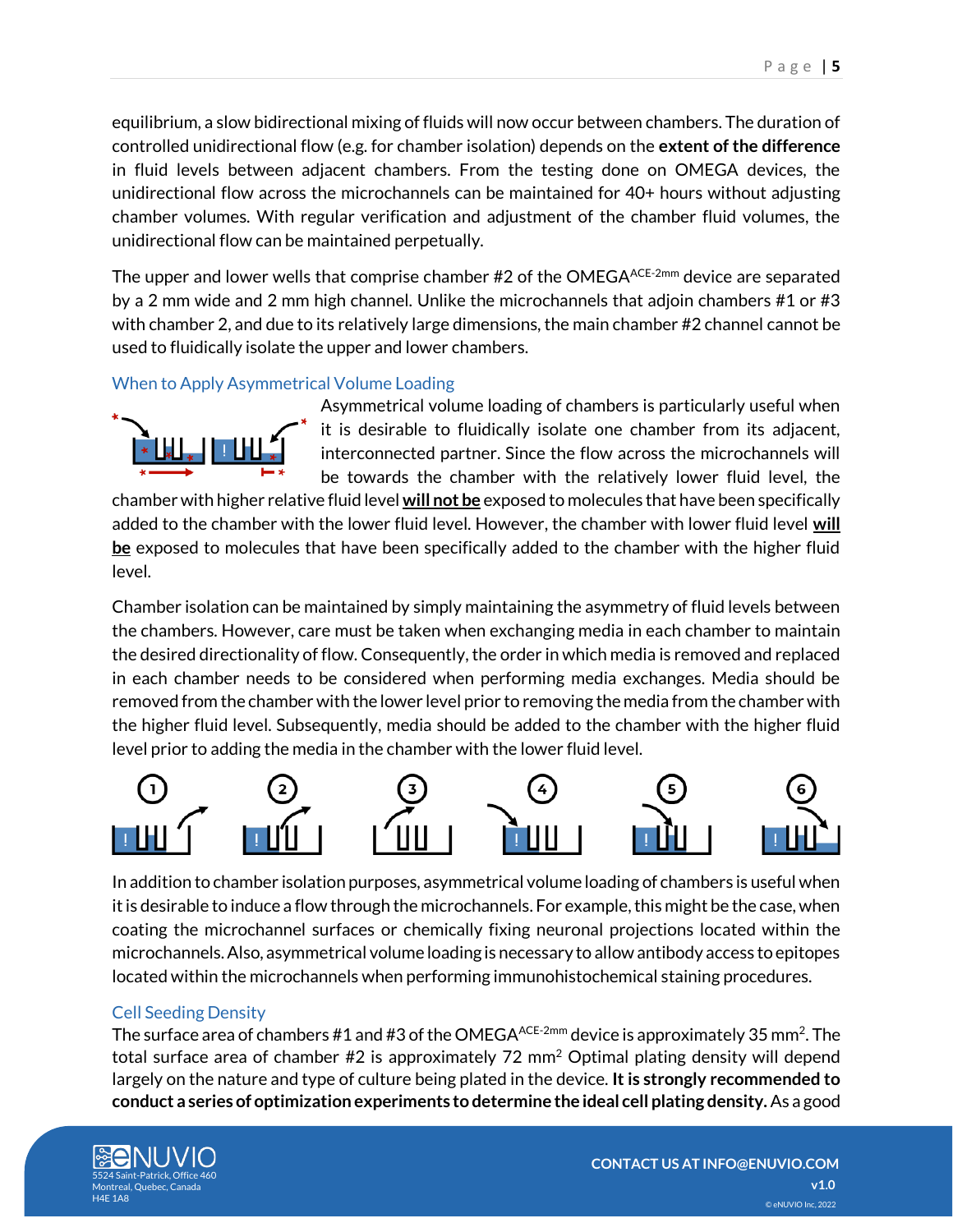starting point, seeding ~55 000 to 80 000 cells per 35 mm $^2$  chamber has been shown to yield good results using iPSC-derived neural progenitor cells (NPCs). For primary cultures, it is recommended to seed 80 000 cells per 35 mm $^{\rm 2}$  chamber.

### <span id="page-5-0"></span>Evaporation Minimizers

The osmotic pressure, pH and nutrient concentration of the culture media is critical for maintaining a healthy culture. This can be particularly problematic when having to maintain cultures for longer periods of time (weeks or months). Due to their size and the way these devices are generally used, the small chambers are particularly prone to evaporation. This can lead to the loss of the seeded culture (often to the surprise of the user) as the media gradually concentrates over time. For this reason, all OMEGA kits come with cell culture evaporation minimizers that are filled with fluid to reduce the evaporation rate from the OMEGA device chambers. These polydimethylsiloxane (PDMS) rings come packaged sterile and are designed to be reused (they can be sterilized using an autoclave or steam sterilizer). The inserts can be rendered hydrophilic ("wettable") using a plasma or UV/ozone cleaner to facilitate fluid filling of the track. They can also be used as is.

Although the culture evaporation minimizers do reduce evaporation rates during incubation of cultures, it is strongly recommended that the fluid level of each chamber of the device be verified on a regular basis. Verification frequency will depend on culture type, the number of times the culture is removed from the incubator, and on the environmental conditions within the incubator. We recommend verifying the fluid level in evaporation minimizers and device chambers every 2 days, and refilling when required.

#### <span id="page-5-1"></span>**Microscopy**

Once cultures have been seeded, they can be examined over time in their culture dish using common microscopy techniques (e.g. brightfield or phase contrast). The devices can also be setup for repeat live-cell imaging sessions using fluorescence markers, and/or fixed and immunolabeled with antibodies for immunohistochemical analysis. The OMEGA<sup>ACE-2mm</sup> device is **permanently bonded** to high-transmissive #1.5 thickness (0.16 mm - 0.19 mm) glass. **The PDMS portion of the OMEGAACE-2mm device cannot be separated from bottom glass coverslip.** All processing for immunochemistry (for example) can be easily performed with the device fully intact (see protocol below) and has the added benefit of protecting the delicate axonal processes from detaching from the surface during processing. OMEGA $A$ CE-2mm devices are easily adapted to work with most fluorescence microscope stages using available stage holders (see protocol below).

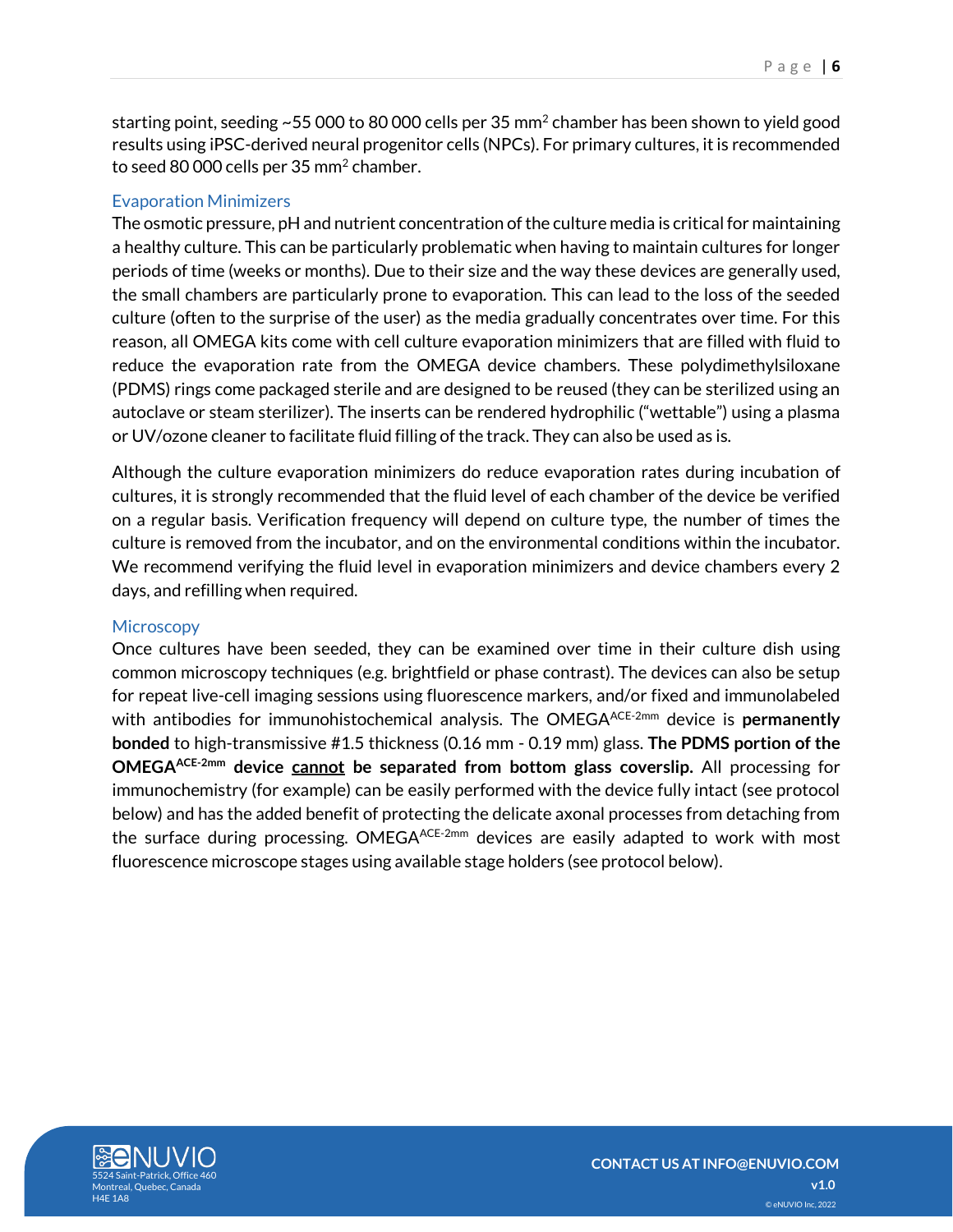<span id="page-6-0"></span>

# <span id="page-6-1"></span>**OMEGAACE-2mm Specifications**

Chamber #1, #3 working volume: 30 – 145 µL Chamber #1, #3 surface area:  $\sim$ 0.35 cm<sup>2</sup> Chamber #2 working volume (combined): 60 - 240 µL Chamber #2 combined surface area:  $\sim$ 0.72 cm<sup>2</sup> Chamber #2 main channel width: 2 mm Chamber #2 main channel height: 2 mm Microchannel width: 10 µm Microchannel length: >630 µm Glass coverslip diameter: 22 mm Glass coverslip thickness: 0.16 mm - 0.19 mm (#1.5) Number of microchannels per interface: 70

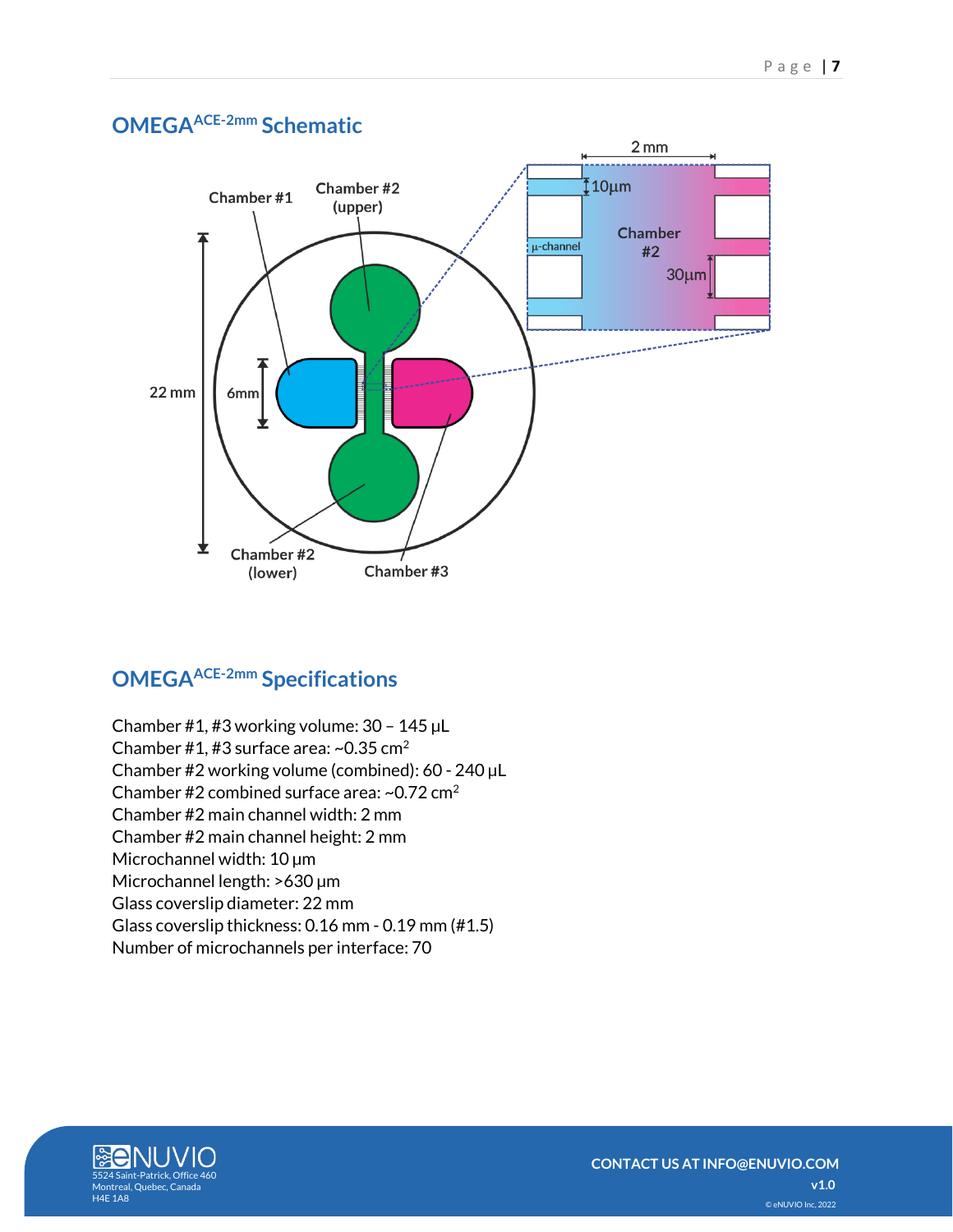# <span id="page-7-0"></span>**Protocol – Coating and Cell Seeding**

<span id="page-7-1"></span>Device Setup and Coating



- 1) Under aseptic conditions, place a blue cell culture evaporation minimizer into the bottom of the provided 35 mm culture vessel, ensuring the opening of the circular track is facing upwards.
- 2) Using a sterile blade or scissors, cut open the package of the OMEGA $ACE$ -2mm device. This can be performed over a collection vessel to catch PBS that may drip during device removal.









- 4) Place the device glass side down into the central opening of the evaporation minimizer.
- 5) Remove remaining PBS from each of the chambers using a vacuum apparatus or manual pipette that has been fit with a fine tip (10 µL or 200 µL pipette tips work well). **Work efficiently to minimize the time chambers stay dry since the microchannels can quickly lose their hydrophilicity**.
- 6) Proceed immediately with coating/preparing the surface for culturing cells.

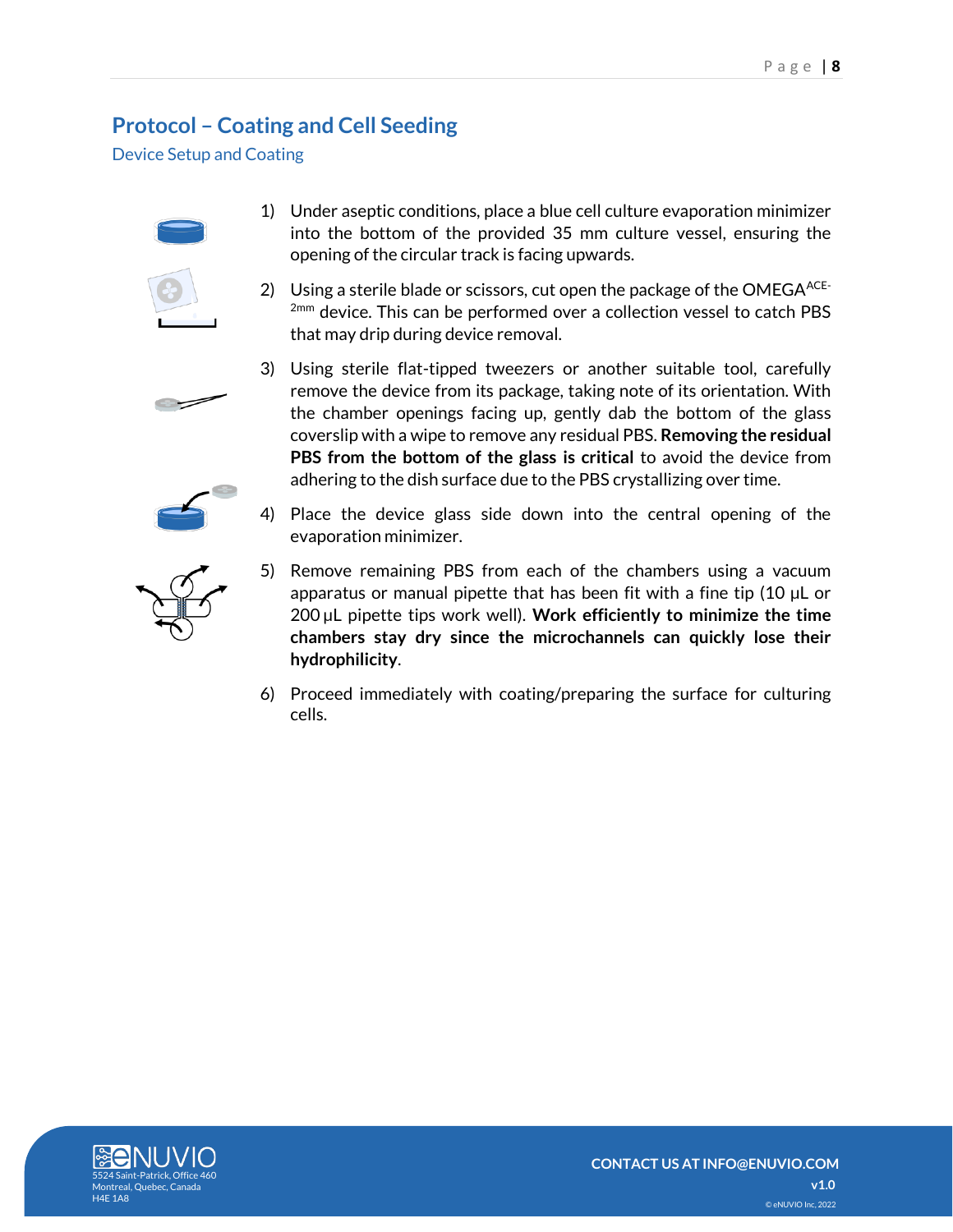## <span id="page-8-0"></span>**General coating procedure (this will coat all microchannels):**



2-16 h



- i. Add 80  $\mu$ L of coating solution to chamber #1 and #3.
- ii. Add 140 µL of coating solution to **only one** of the two wells of chamber #2.
- iii. Place the device in the incubator for the coating incubation period (generally 2 – 16 hours depending on the coating type). To minimize evaporation from the chambers during incubation steps, add ~500 µL of sterile water or PBS to the circular track of the evaporation minimizer.
- iv. Remove the coating solution. If required, the chambers can be each washed with 70 - 100 µL PBS or media.
- v. If a second coating is required, repeat this process starting at **Step i**.

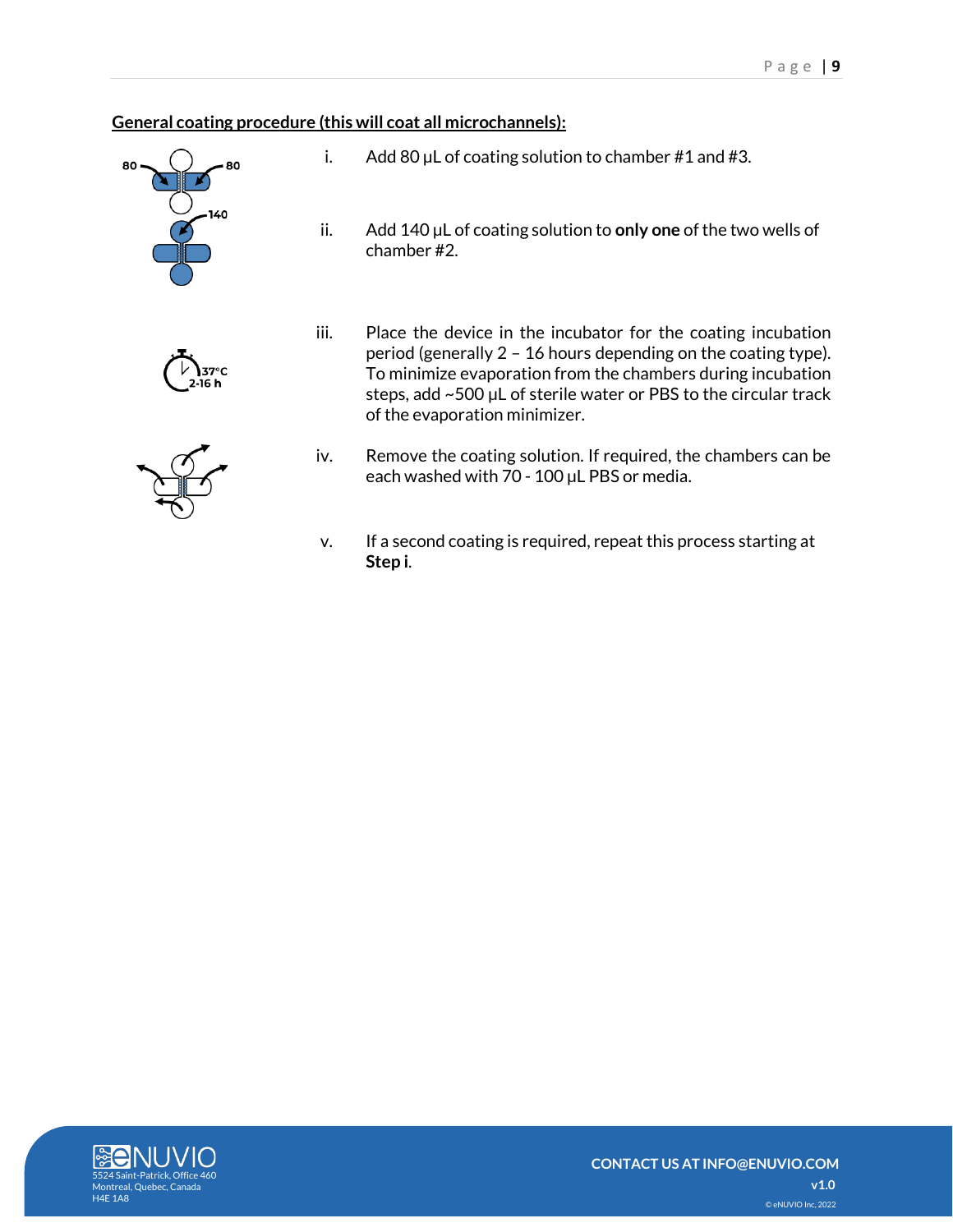## <span id="page-9-0"></span>Seeding Cells



1) Prior to seeding cells, **remove all solutions from all chambers**. Follow the correct protocol below for your intended experiment. The protocols assume the user has prepared and counted their cells prior to proceeding with seeding.

### <span id="page-9-1"></span>**Single neuronal cultures**

(Compartmentalization purposes; growth from chamber #1 towards chambers #2 and #3)



- a. Add the appropriate number of cells into at least 60  $\mu$ L of media.
- b. Seed 60 µL of cells into chamber #1.
- c.  $\Delta$  Add 120 µL of media to chamber #2.
- d. Add 40  $\mu$ L of media to chamber #3.
- e. Place the device in the incubator. Allow the cells to settle and adhere to the surface (~10 minutes).
- f. Once the cells have adhered, gently top up chamber #1 by adding 70  $\mu$ L of media (final volume 130  $\mu$ L).
- g. Add 80 µL of media to chamber #2 (final volume 200 µL in chamber #2).

h. Add 30  $\mu$ L of media to chamber #3 (final volume 70  $\mu$ L in chamber #3).

i. Return the device to the incubator.

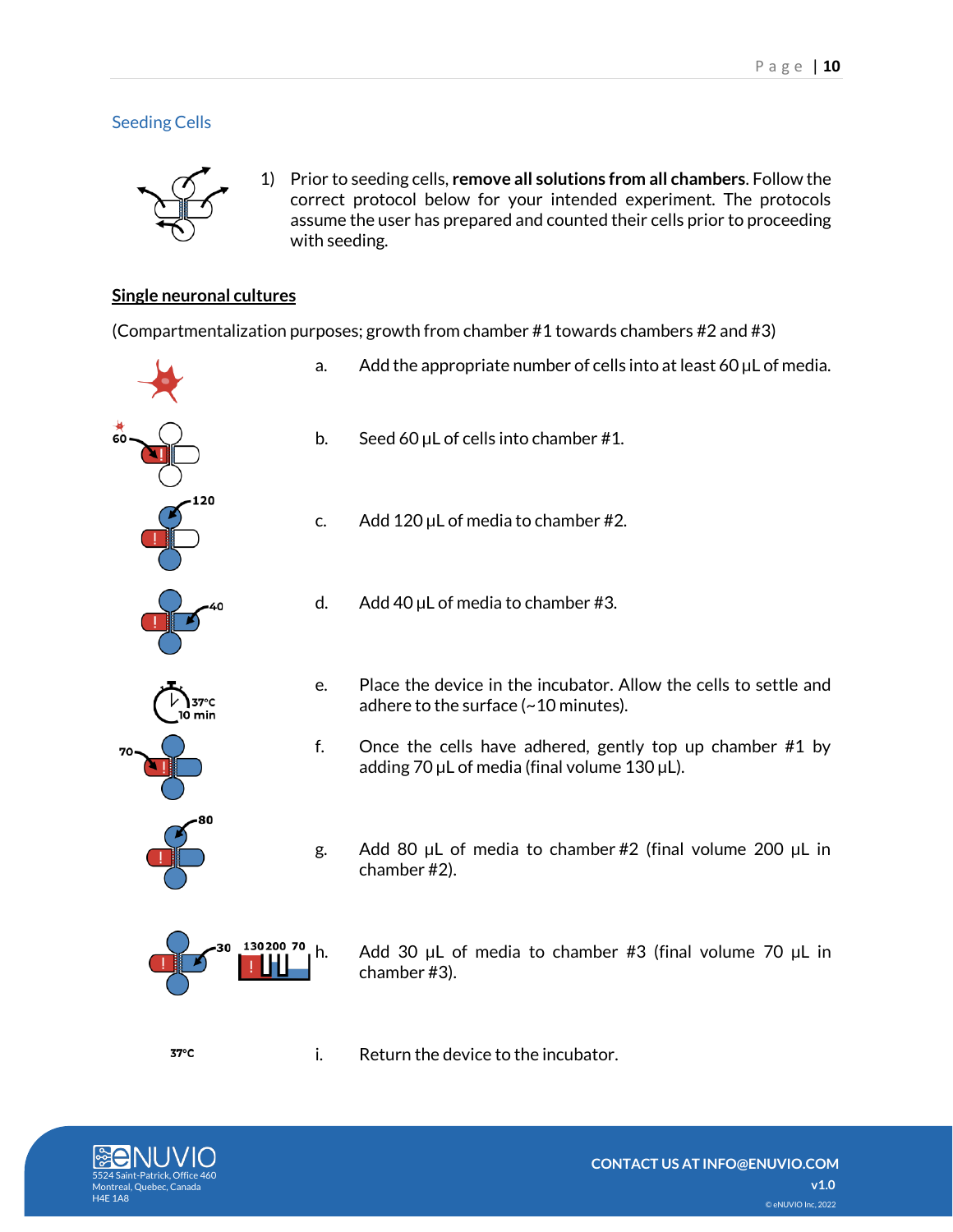## <span id="page-10-0"></span>**Establishing neuronal co-cultures (2 or 3 cultures)**

**Note: The following protocol provides example fluid volumes for the described culture setup (i.e. direction of flow across microchannels; compartmental isolation). These volumes can be adjusted accordingly to suit your specific experimental needs.**

<span id="page-10-1"></span>*For seeding the first culture in chamber #1*

- 37°C
- a. Add the appropriate number of cells in at least 60 µL of media. Start by plating the neuronal culture (the culture destined for outgrowth).
- b. Seed 60 µL of cells into chamber #1.
- c. Add 120 µL of media to chamber #2.
- d. Add 40  $\mu$ L of media to chamber #3.
- e. Place the device in the incubator to allow the cells to settle and adhere to the surface (~10 minutes).
- f. Once the cells have adhered, gently top up chamber #1 by adding 70 µL of media (final volume 130 µL).
- g. Incubate the device for at least 1 hour before seeding the second culture. If waiting an extended period of time (i.e. days) before seeding the second culture, add 80 µL of media to chamber #2 and 30 µL of media to chamber #3, and return to the incubator.
- h. When the **second culture** is ready to be seeded, remove all media from all **unseeded** chambers. Ensure chamber #1 has 130 µL of fluid.

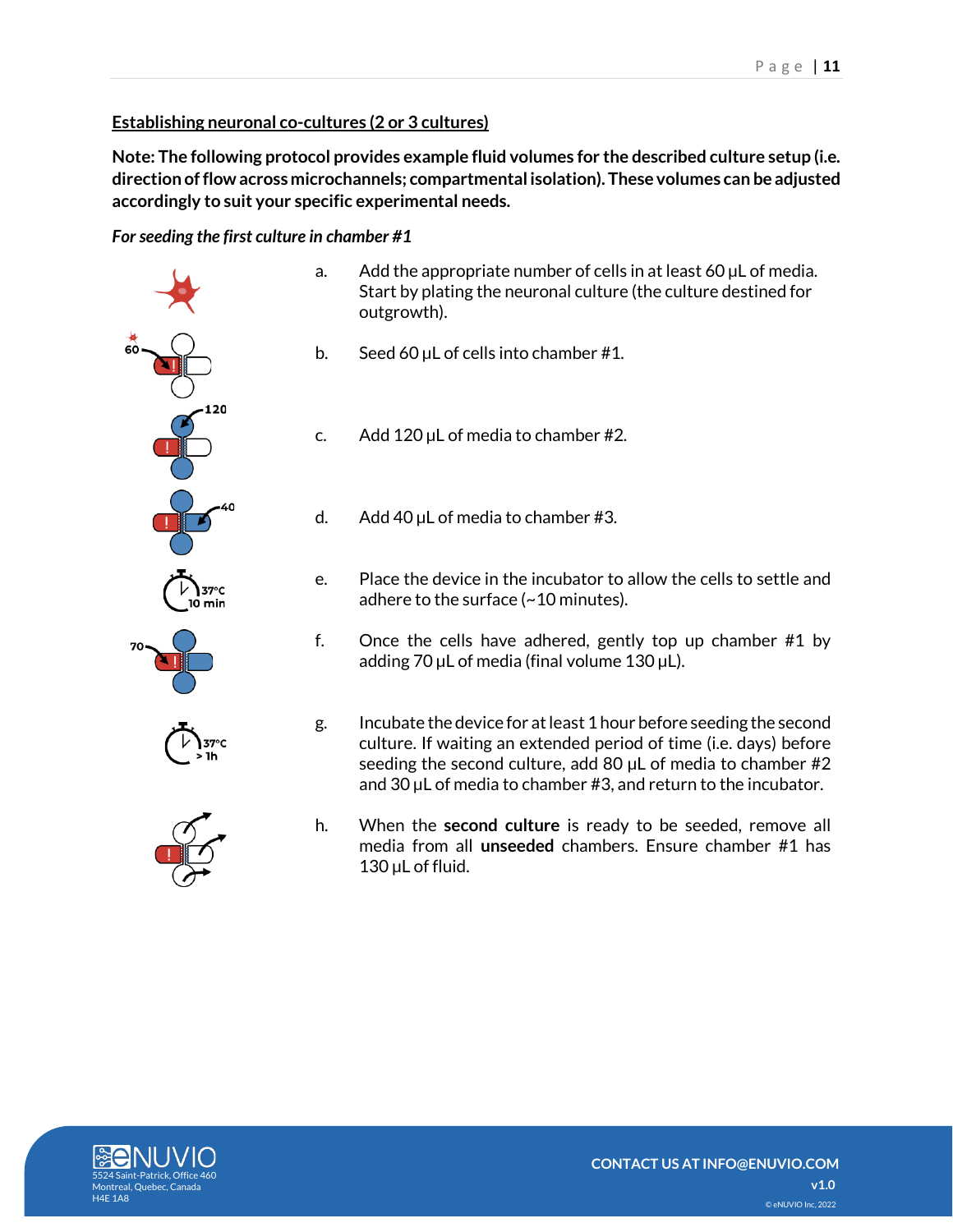#### <span id="page-11-0"></span>For seeding a second culture in chamber #2

(Go to page 13 if seeding in chamber #3 instead)



```
37^{\circ}C
```
g. Return the device to the incubator.

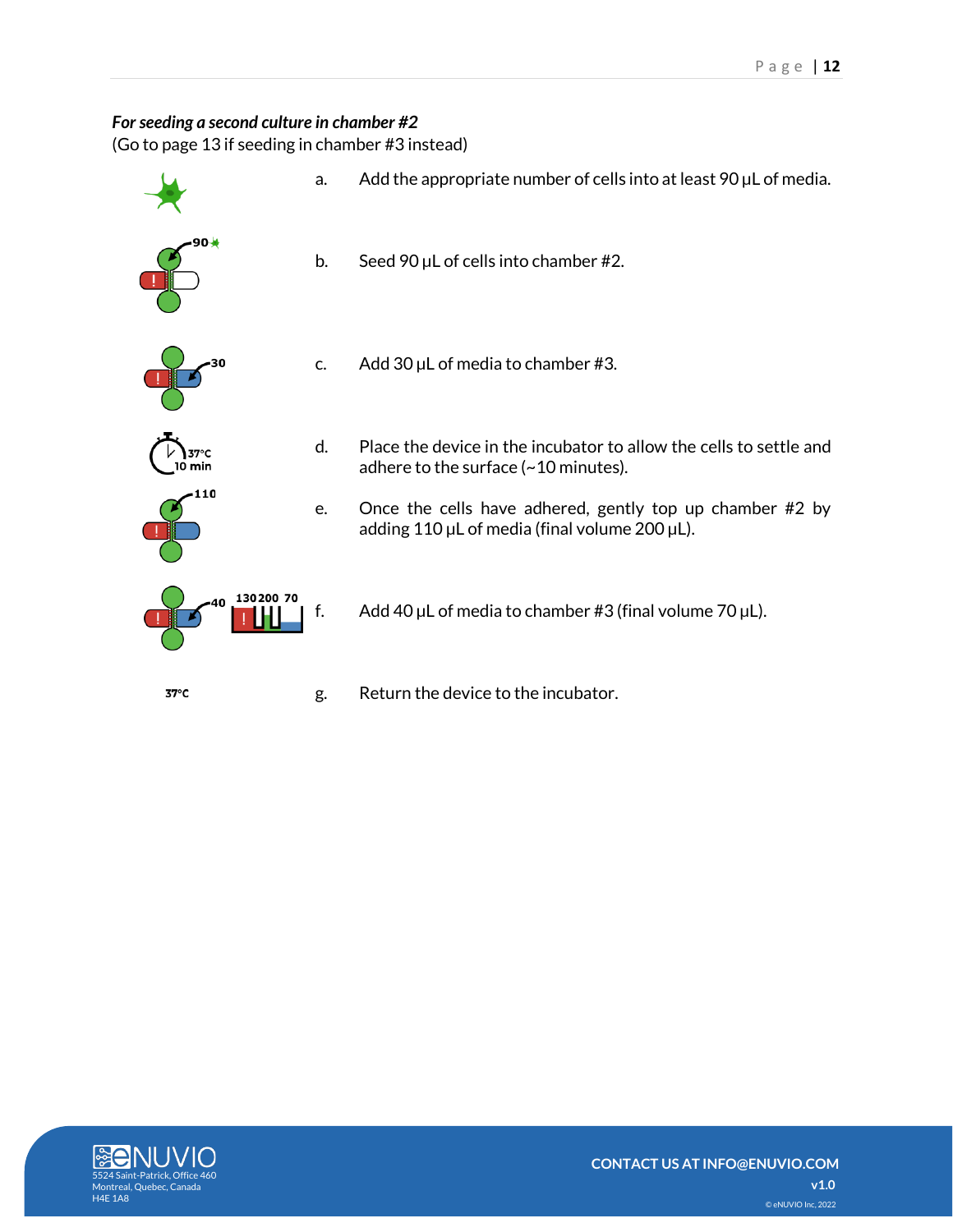#### <span id="page-12-0"></span>*For seeding a second culture in chamber #3*

- $37^{\circ}$ C 0 min
- a. Add the appropriate number of cells into  $60 \mu$ L of media.
- b. Seed 60  $\mu$ L of cells into chamber #3.
	- c. Add 100  $\mu$ L of media to chamber #2.
	- d. Place the device in the incubator to allow the cells to settle and adhere to the surface (~10 minutes).
- e. Once the cells have adhered, adjust the volume in chamber #3. If overall flow is desired to be towards chamber #3, add 10 µL of media (final volume 70  $\mu$ L). If flow is desired away from chamber #3 (towards chamber #2), add 70 µL of media to chamber #3 (final volume 130 µL).
- 130200 70 or 130200 130

 $37^{\circ}$ C

f. Add 100  $\mu$ L of media chamber #2 (final volume 200  $\mu$ L).

g. Return the device to the incubator

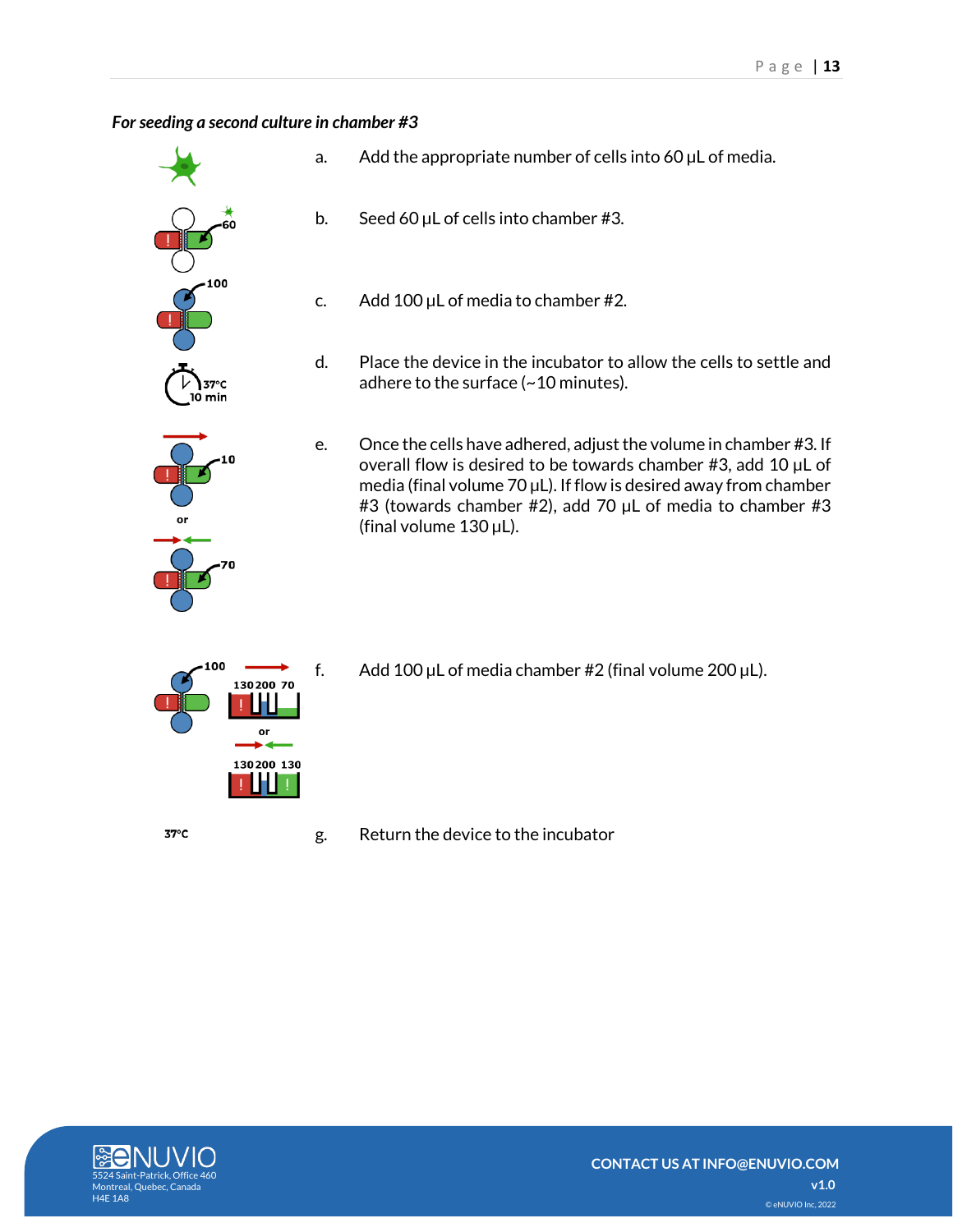#### <span id="page-13-0"></span>*For seeding a third culture in chamber #2*

If a **third culture** is to be seeded, remove all media from the unseeded chamber.

- a. Add the appropriate number of cells into at least  $90 \mu L$  of media.
- 
- b. Seed 90  $\mu$ L of cells into chamber #2.
- $\overline{0}$  min



adhere to the surface (~10 minutes). d. Once the cells have adhered, gently top up fluid by adding

110  $\mu$ L of media to chamber #2 (final volume 200  $\mu$ L).

c. Place the device in the incubator to allow the cells to settle and

- 130 200 70 or 130 200 130 or 70 200 70 37°C
- 
- e. If preferred, adjust the fluid level in chambers #1 and/or #3 to determine the desired direction of flow across the microchannels.
- f. Return the device to the incubator.
- 2) Over the course of incubation, monitor the fluid volumes of each of the culture chambers, exchanging the media as is required by the culture (half-volume changes are common). Ensure that each chamber contains the correct volume of media to maintain the desired experimental conditions (e.g. chamber isolation/directionality of flow). Verify and refill the fluid in the evaporation minimizers as needed. Axonal outgrowth/cocultures may require several days to weeks to fully establish.

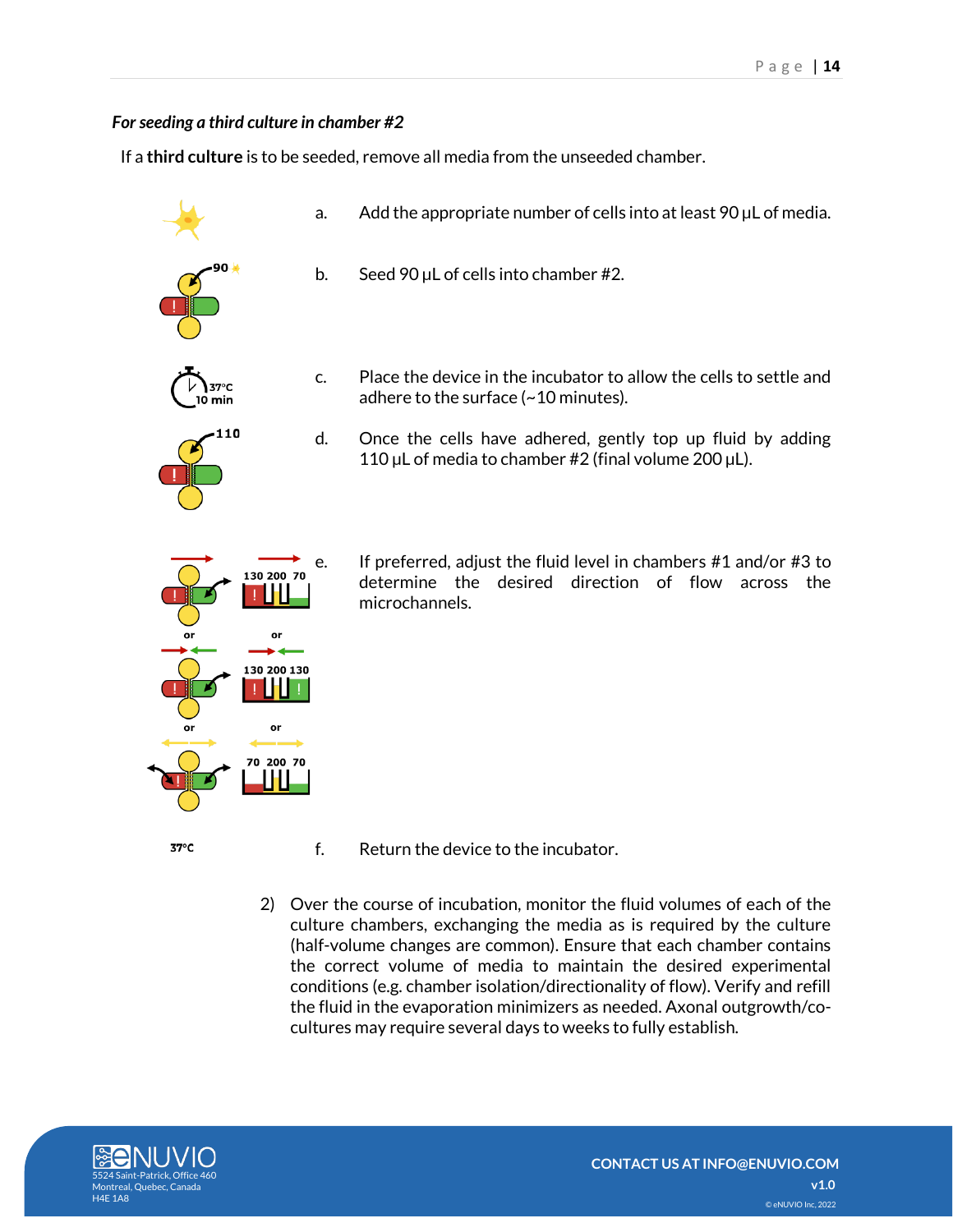#### <span id="page-14-0"></span>*For seeding a third culture in chamber #3*

If a **third culture** is to be seeded, remove all media from the unseeded chamber.



130 200 130 ш

70 200 70

37°C

- a. Add the appropriate number of cells into at least 100 µL of media.
- b. Seed 100 µL of cells into chamber #3.
- c. Place the device in the incubator to allow the cells to settle and adhere to the surface (~10 minutes).
- d. Once the cells have adhered, adjust the fluid level in chambers #1 and/or #3 to determine the desired direction of flow across a ma the microchannels. or

- e. Return the device to the incubator.
- 2) Over the course of incubation, monitor the fluid volumes of each of the culture chambers, exchanging the media as is required by the culture (halfvolume changes are common). Ensure that each chamber contains the correct volume of media to maintain the desired experimental conditions (e.g. chamber isolation/directionality of flow). Verify and refill the fluid in the evaporation minimizers as needed. Axonal outgrowth/co-cultures may require several days to weeks to fully establish.

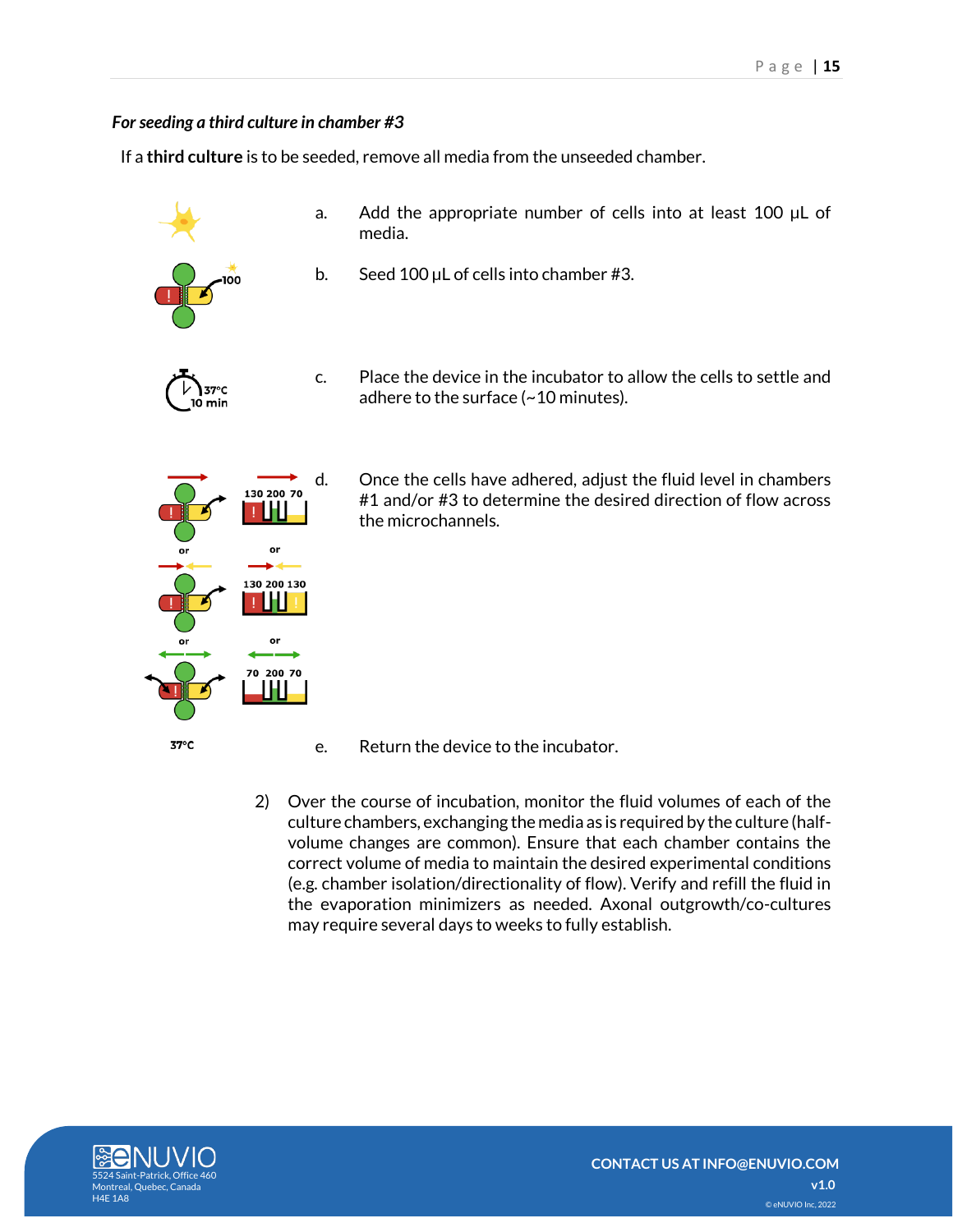# <span id="page-15-0"></span>**Protocol – Fixation and Immunohistochemistry**

The following protocol is designed to fix and immunolabel culture within the chambers **as well as** processes located within the adjoining microchannels. Microchannel labelling is achieved by simply employing asymmetrical volume loading, in the same way that it may have been used for chamber isolation. Please note that using a high-volume ratio (i.e. 150:50 µL) across adjacent chambers has been shown to be optimal for immunolabelling epitopes contained **within** the microchannels. If immunolabeling within microchannels is not required, there is no need to use asymmetrical volume loading, and equal volumes of fluid can be used in adjacent chambers.

### <span id="page-15-1"></span>Fixation



- 1) Remove all solution from all chambers. If necessary, ensure chamber isolation (flow directionality) is maintained by removing solution from the **non-isolated chamber** (the chamber with the lower volume) before removing solution from the isolated chamber.
- 

**RT** 

- 2) Carefully add 150 µL of **fixative** (e.g. 4% formaldehyde in PBS) to the isolated chamber. Note: this volume of solution may overfill the chamber and slightly "balloon out" of the top of the chamber - this is normal.
- 3) Add 100  $\mu$ L to chamber #2, and 50  $\mu$ L of fixative to chamber #3.
- 4) Incubate the device at room temperature for 20 minutes. The duration and temperature of fixation should be adjusted as needed.
- 5) Remove fixative from all chambers. As in **Step 1**, begin removing solution from the non-isolated chamber first.
- 6) Wash the chambers by repeating **Steps 1 - 4** with **PBS**, observing the order in which chambers are emptied and refilled to maintain chamber isolation (if necessary).
- 7) Repeat **Step 6** twice more, so that all chambers have been washed a total of three times

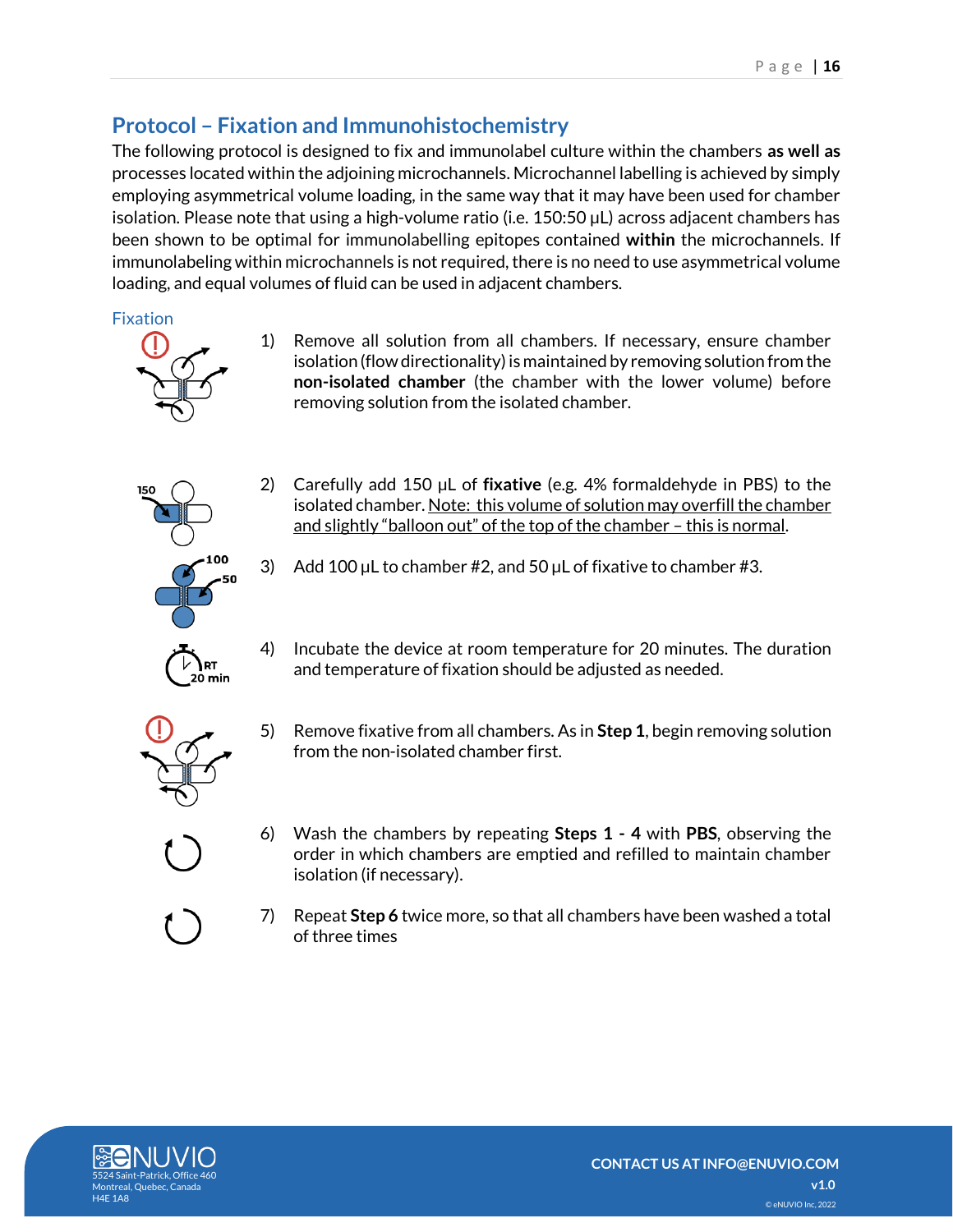## <span id="page-16-1"></span><span id="page-16-0"></span>Immunohistochemistry **Blocking**



- 8) Remove all solution from all chambers (maintain isolation where necessary).
- 9) Repeat **Step 2 – 3** (above) with **blocking solution** (e.g. 5 % normal serum, 0.2 % Triton X100, 0.05 % BSA), and incubate for at least 1 hour at room temperature (this can be also done overnight if desired).

10) Remove blocking solution from all chambers. As in **Step 1 above**, begin removing solution from the non-isolated chamber first.

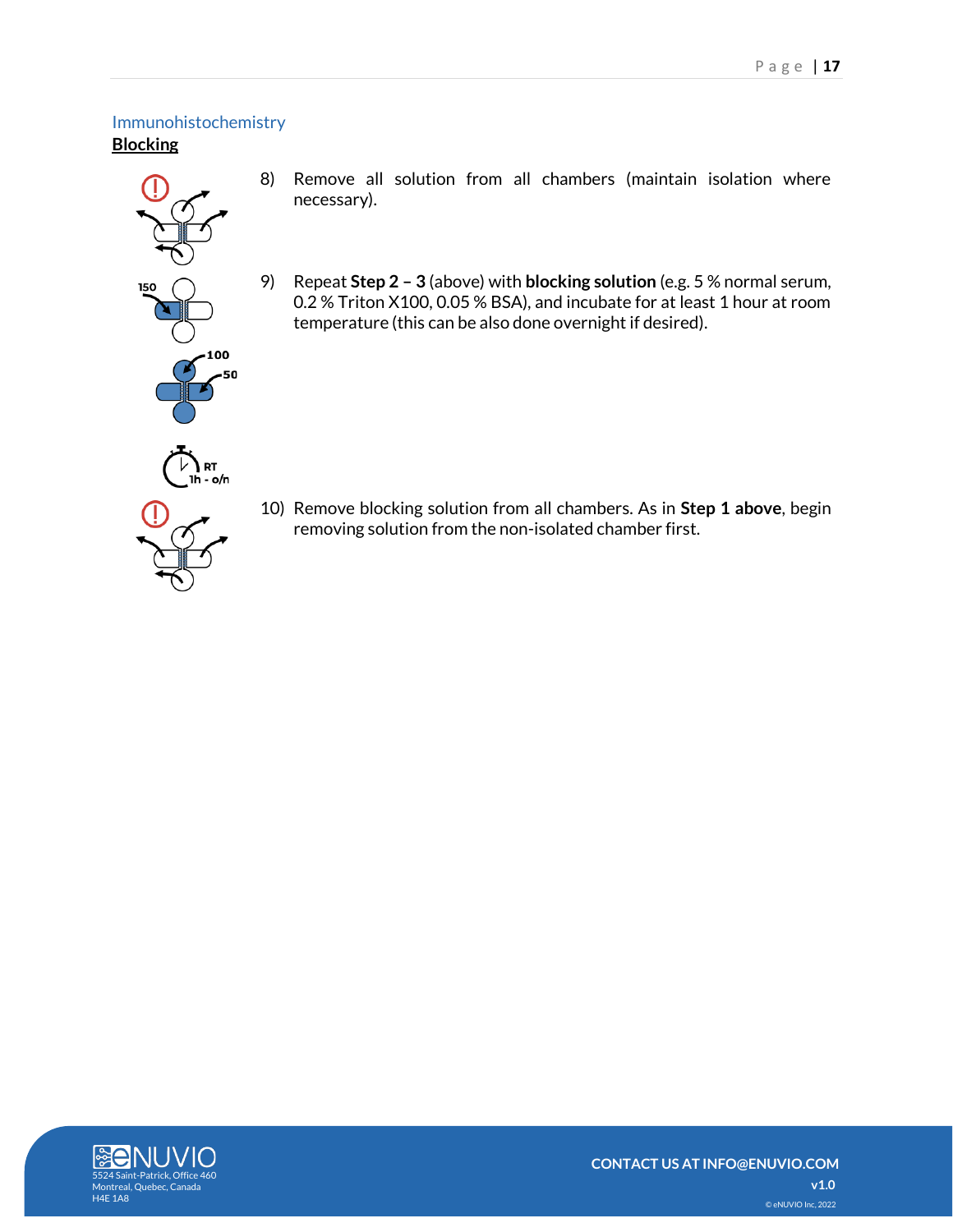#### <span id="page-17-0"></span>**Primary Antibody**



11) Repeat **Step 1 – 3** (above) with **primary antibody solution** (dilution ratio(s) to be optimized).

- 12) Incubate overnight at 4°C.
- 13) Remove primary antibody solution from all chambers. As in **Step 1 above**, begin removing solution from the non-isolated chamber first.
- 14) Wash the chambers three times with PBS as described in **Steps 6 – 7 above**.

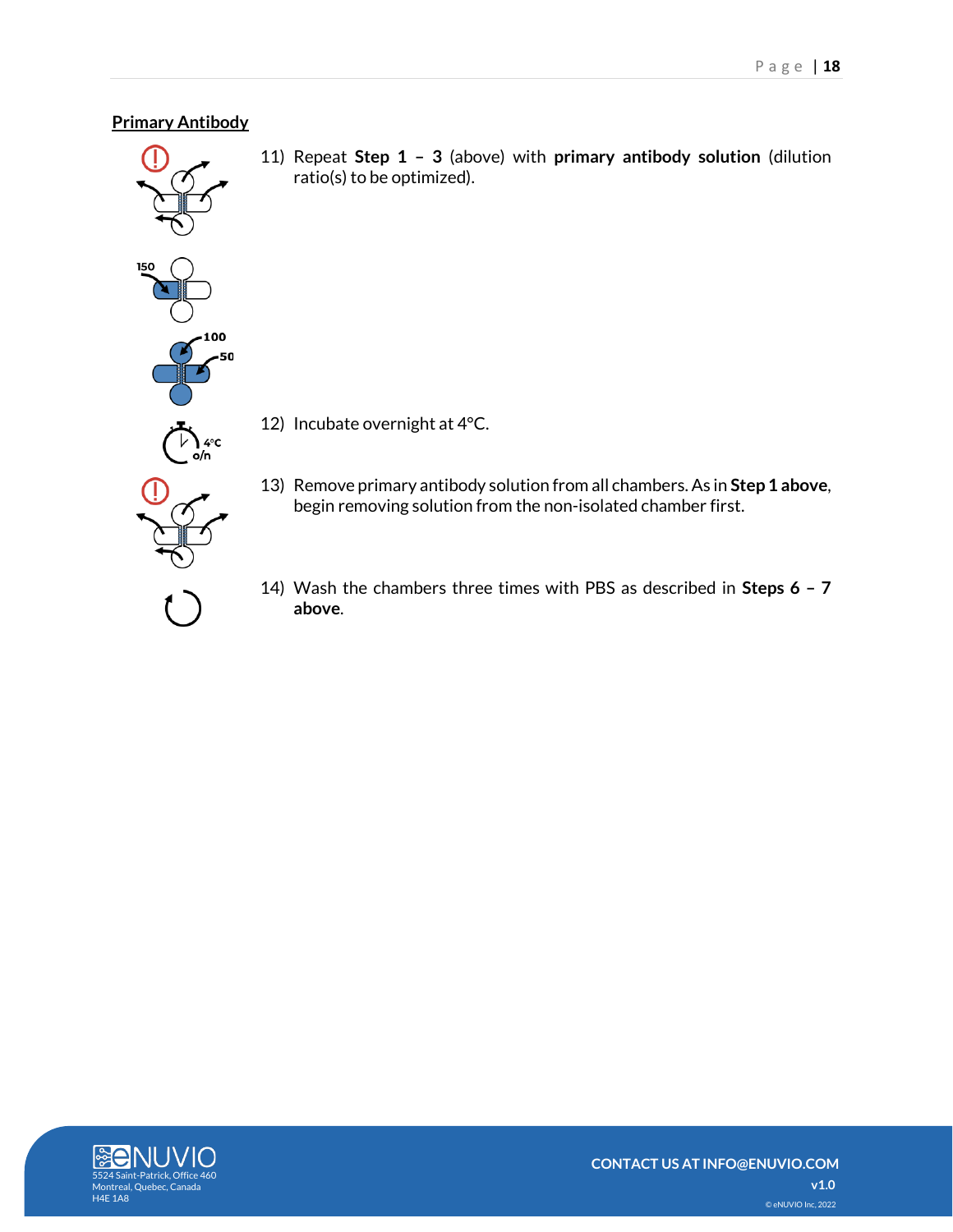#### <span id="page-18-0"></span>**Secondary Antibody**



15) Repeat **Step 1 – 3** (above) with **secondary antibody solution** (dilution ratio(s) to be optimized).



- 16) Incubate for 2 hours at room temperature.
- 17) Remove secondary antibody solution from all chambers. As in **Step 1 above**, begin removing solution from the non-isolated chamber first.
- 18) Wash the chambers three times with PBS as described in **Steps 6 – 7 above**.

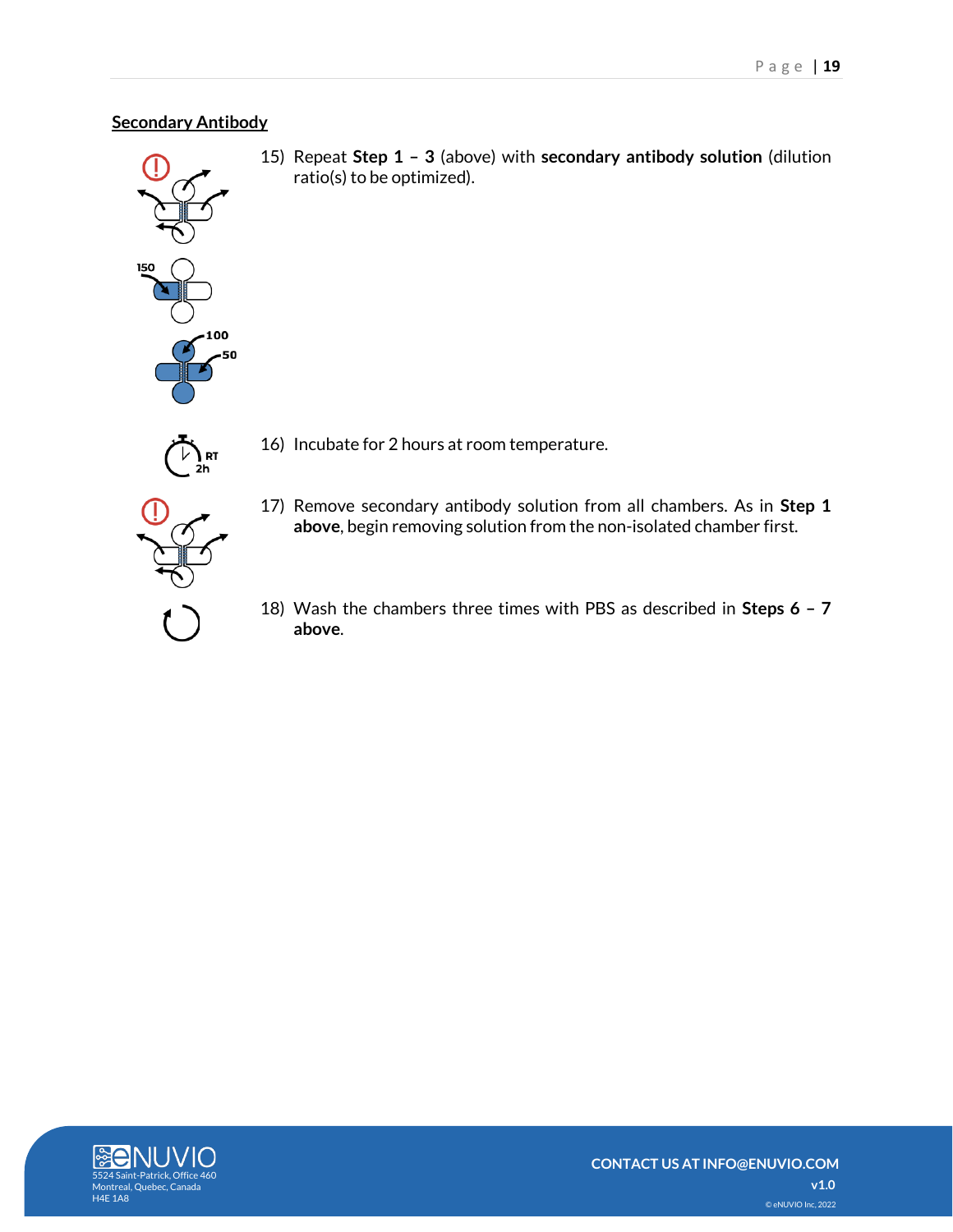### <span id="page-19-0"></span>**Nuclear Counterstaining**



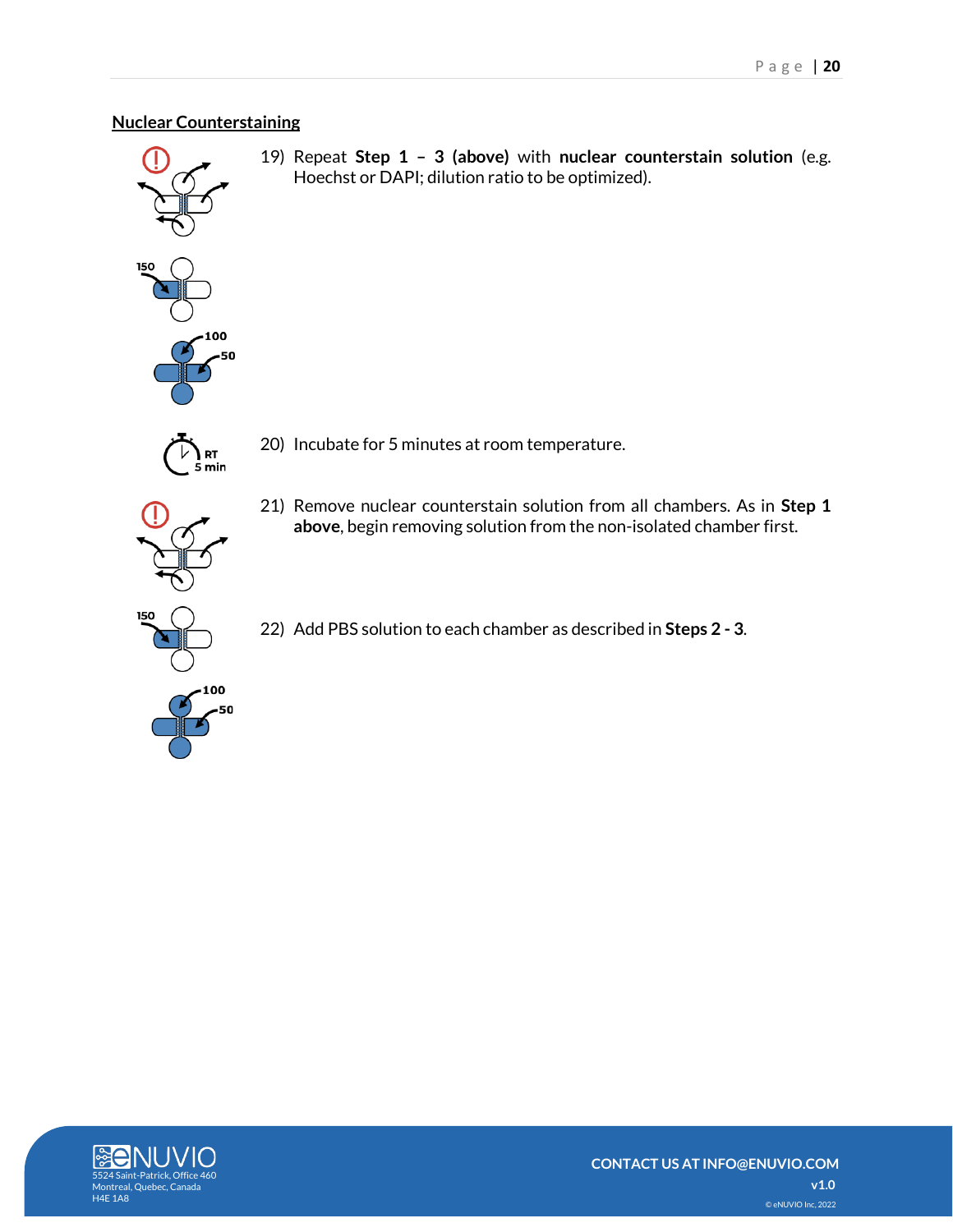## <span id="page-20-0"></span>**Protocol - Microscopy**

## <span id="page-20-1"></span>Slide-size Microscopy Adapter

This adapter is suitable for end-point imaging of OMEGAACE-2mm devices at low- and highmagnification imaging (5x - 100x). This low-profile adapter is compatible with oil immersion objectives since it provides adequate clearance for the relatively large size and shallow taper angles of many oil immersion objectives. The adapter properly stabilizes the OMEGA<sup>ACE-2mm</sup> device on a level plane using magnets to "sandwich" the device between the magnetic top and the base. It has a 75 x 25 mm footprint which fits microscope stages which accommodate standard-sized glass slides. To use it, simply place the OMEGAACE-2mm device into the central opening of the base. Optionally, the magnetic top can be slid onto the alignment pins to stabilize the device. Place the entire assembly into a universal standard glass slide accommodation commonly available on microscope stages.